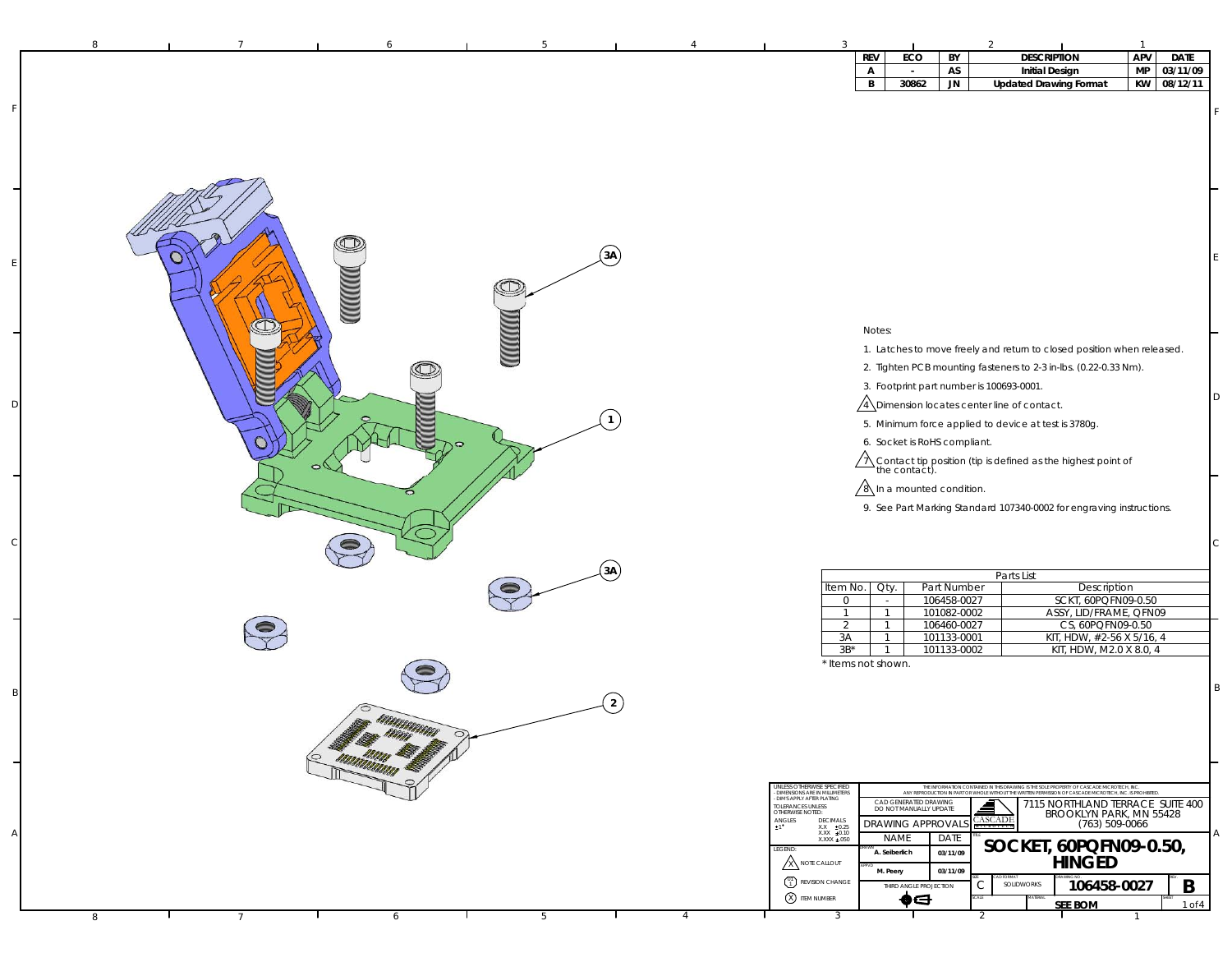88 1 7 1 6 1 5 1 4 1 3 1 2 1 7  $\rightarrow$ 2X 12.000±0.025 B F2X: 14 SPACES @ 0.500 = 7.000 42X: 5 SPACES @ 0.500 = 2.500 4 $-$  0 20.50 14.15  $\widehat{\mathbb{G}}$  $\bigoplus$  $\bigcirc$  $\cup$ ∕⊕  $\circledD$ Έ  $\ddot{\Phi}$ E $\overline{\mathbb{F}}$ **TIQUE** 计算 24.50 6.60 **≣** 19.20 **Tammed E** 19  $\mathcal{T}$ l⊕.  $\ddot{\mathbf{\Theta}}$ □  $\overline{\mathbb{O}}$  $\bigoplus$ **O** O ۰, D10.00 4X R0.80 84X 0.164 0.10 | A | B | C  $\leftarrow$  (14.98)  $-(14.25)$ C



|  |  |  |  |         | UNLESS OTHERWISE SPECIFIED<br>- DIMENSIONS ARE IN MILLIMETERS                          |                                                                                     |                      |            |                                                                               | THE INFORMATION CONTAINED IN THIS DRAWING IS THE SOLE PROPERTY OF CASCADE MICROTECH. INC.<br>ANY REPRODUCTION IN PART OR WHOLE WITHOUT THE WRITTEN PERMISSION OF CASCADE MICROTECH. INC. IS PROHIBITED. |                     |
|--|--|--|--|---------|----------------------------------------------------------------------------------------|-------------------------------------------------------------------------------------|----------------------|------------|-------------------------------------------------------------------------------|---------------------------------------------------------------------------------------------------------------------------------------------------------------------------------------------------------|---------------------|
|  |  |  |  | ANGLES  | - DIMS APPLY AFTER PLATING<br><b>TOLERANCES UNLESS</b><br>OTHERWISE NOTED:<br>DECIMALS | CAD GENERATED DRAWING<br>DO NOT MANUALLY UPDATE<br><b>DRAWING APPROVALS</b> CASCADE |                      | ₫          | 7115 NORTHLAND TERRACE SUITE 400<br>BROOKLYN PARK, MN 55428<br>(763) 509-0066 |                                                                                                                                                                                                         |                     |
|  |  |  |  |         | $XX = 20.25$<br>$XXX = 0.10$<br>XXXX ±.050                                             | <b>NAME</b>                                                                         | DATE                 |            |                                                                               | SOCKET, 60PQFN09-0.50,                                                                                                                                                                                  |                     |
|  |  |  |  | LEGEND: | /X NOTE CALLOUT                                                                        | A. Seiberlich<br><b>APPUTI</b><br>M. Peery                                          | 03/11/09<br>03/11/09 |            |                                                                               | <b>HINGED</b>                                                                                                                                                                                           |                     |
|  |  |  |  |         | $\binom{01}{1}$ REVISION CHANGE                                                        | THIRD ANGLE PROJECTION                                                              |                      | CAD FORMAT | <b>SOLIDWORKS</b>                                                             | DRAWING NO.<br>106458-0027                                                                                                                                                                              | B                   |
|  |  |  |  |         | $(X)$ item number                                                                      | œc                                                                                  |                      | SCALE      | MATERIAL                                                                      | <b>SEE BOM</b>                                                                                                                                                                                          | SHEET<br>$2$ of $4$ |
|  |  |  |  |         |                                                                                        |                                                                                     |                      |            |                                                                               |                                                                                                                                                                                                         |                     |

 $\checkmark$ 

D

B

F

2X 12.000±0.025

2X: 14 SPACES @ 0.500 = 7.000

14 SPAC

 $\circledR$ 

2X: 5 SPACES @ 0.500 = 2.500  $\mid$ 

 $\overline{S}$  $\overline{\text{SO}}$ 

त्र 4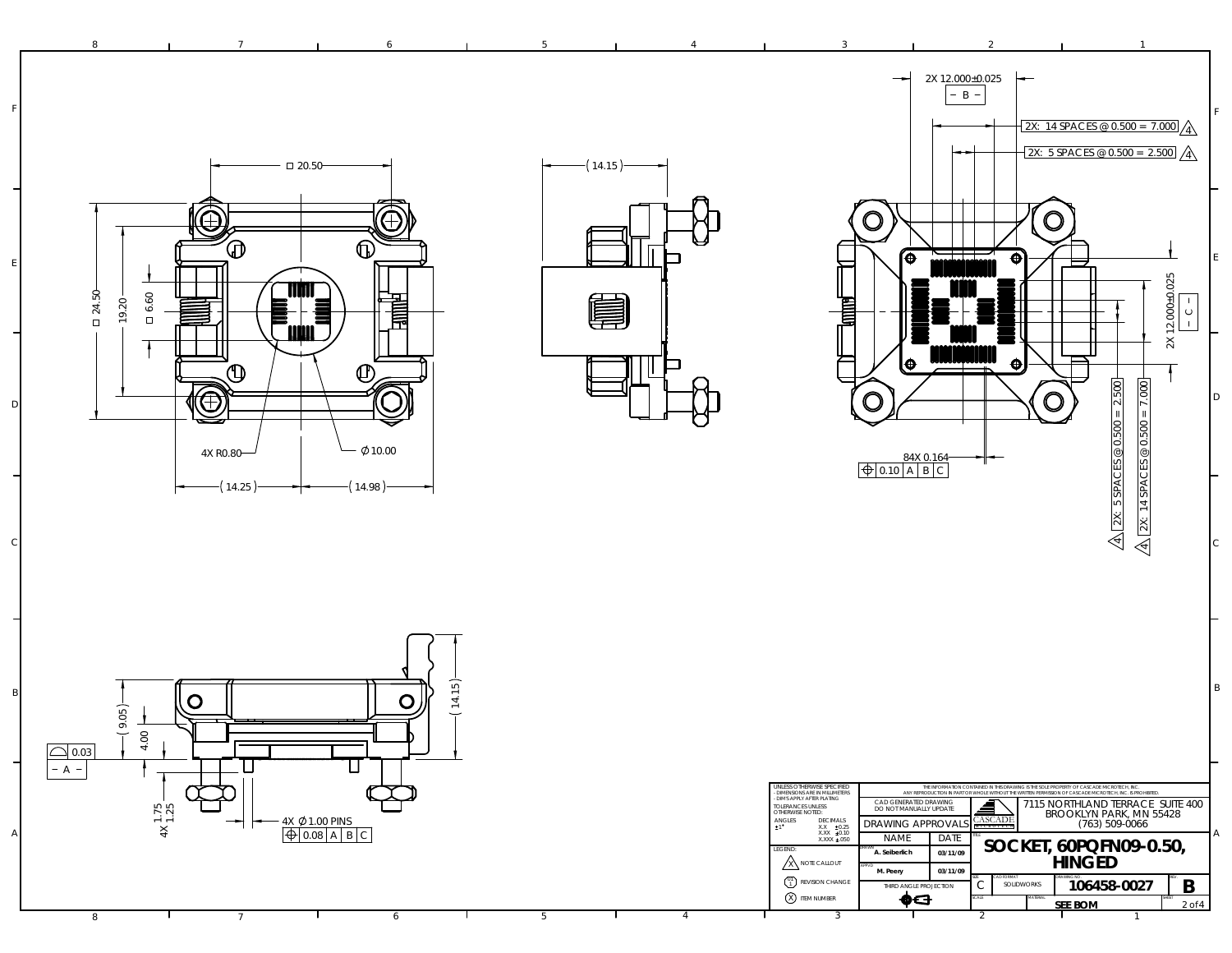